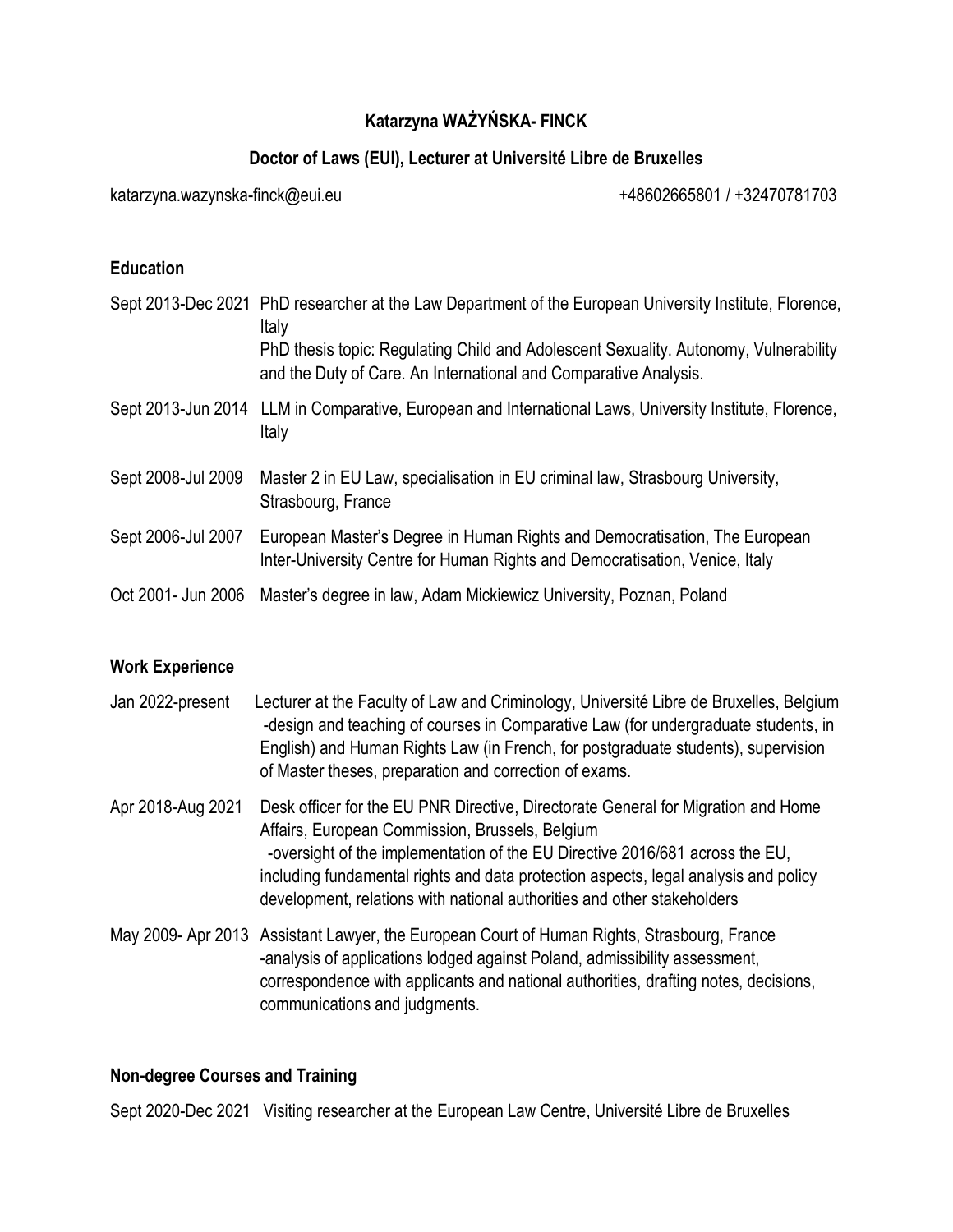| Sept-Nov 2015     | Visiting PhD Researcher, the School of Law, University College Cork, Ireland<br>The EUI Human Rights Law Summer School on Freedom of Religion, Secularism<br>and Human Rights, Florence, Italy |  |  |  |
|-------------------|------------------------------------------------------------------------------------------------------------------------------------------------------------------------------------------------|--|--|--|
| Jun 2013          |                                                                                                                                                                                                |  |  |  |
| Oct 2004-Jun 2005 | Socrates-Erasmus exchange student, the Southampton Solent University, UK                                                                                                                       |  |  |  |

## **Conference and Workshop Organisation**

| 4 Mar 2021  | Polish abortion ban and the European Union: institutional reactions and social<br>mobilisations, in the series "Apéro du droit européen" of the European Law Centre of<br>the Université Libre de Bruxelles, with the participation of Robert Biedron MEP, dr<br>Katarzyna Sękowska-Kozłowska and Karolina Więckiewicz. |
|-------------|-------------------------------------------------------------------------------------------------------------------------------------------------------------------------------------------------------------------------------------------------------------------------------------------------------------------------|
| 28 Jan 2015 | Third party interventions before the European Court of Human Rights, with the                                                                                                                                                                                                                                           |

participation of Prof. Eva Brems, Prof. JHH Weiler and dr Paul Harvey.

### **Publications**

#### **Book chapters and articles**

*Aborcja a Konwencja o Prawach Dziecka: prawa zarodkow, prawa plodów czy prawa dzieci? [Abortion and the Convention on the Rights of the Child: the rights of embryos, the rights of foetuses or the rights of children?], in:* M. Grzyb, E. Plebanek, K. Sękowska-Kozłowska (eds.), *Kobieta-ciąża-zarodek-dziecko. Prawne aspekty przerywania ciąży*, Jagiellonian University Press [forthcoming].

*The Construction of Fatherhood. The Jurisprudence of the European Court of Human Rights by Alice Margaria, a book review, in:* Child and Family Law Quarterly, vol.4 2020.

*Poland as the success story of clinical legal education in Central and Eastern Europe. Achievements, setbacks and ongoing challenges*, in: A. Alemanno, L. Khadar (eds.), Reinventing Legal Education. How Clinical Education Is Reforming the Teaching and Practice of Law in Europe, Cambridge University Press 2018.

#### **Blog posts and shorter articles**

*Anti-vaxxers before the Strasbourg Court: Vavřička and Others v. the Czech Republic,* a blog post published on the Strasbourg Observers Blog (June 2021), available at: [https://strasbourgobservers.com/2021/06/02/anti-vaxxers-before-the-strasbourg-court-vavricka-and-others](https://strasbourgobservers.com/2021/06/02/anti-vaxxers-before-the-strasbourg-court-vavricka-and-others-v-the-czech-republic/)[v-the-czech-republic/](https://strasbourgobservers.com/2021/06/02/anti-vaxxers-before-the-strasbourg-court-vavricka-and-others-v-the-czech-republic/)

*Diktat catholique et droit à l'IVG en Pologne*, in : Espace de libertés, Vol. 494 (Dec 2020).

*Sexuality Education in Poland: At the Heart of an Ideological War,* a blog post published on the Feminist Review Blog (June 2020), available at: https://femrev.wordpress.com/2020/06/22/sexuality-education-inpoland-at-the-heart-of-an-ideological-war/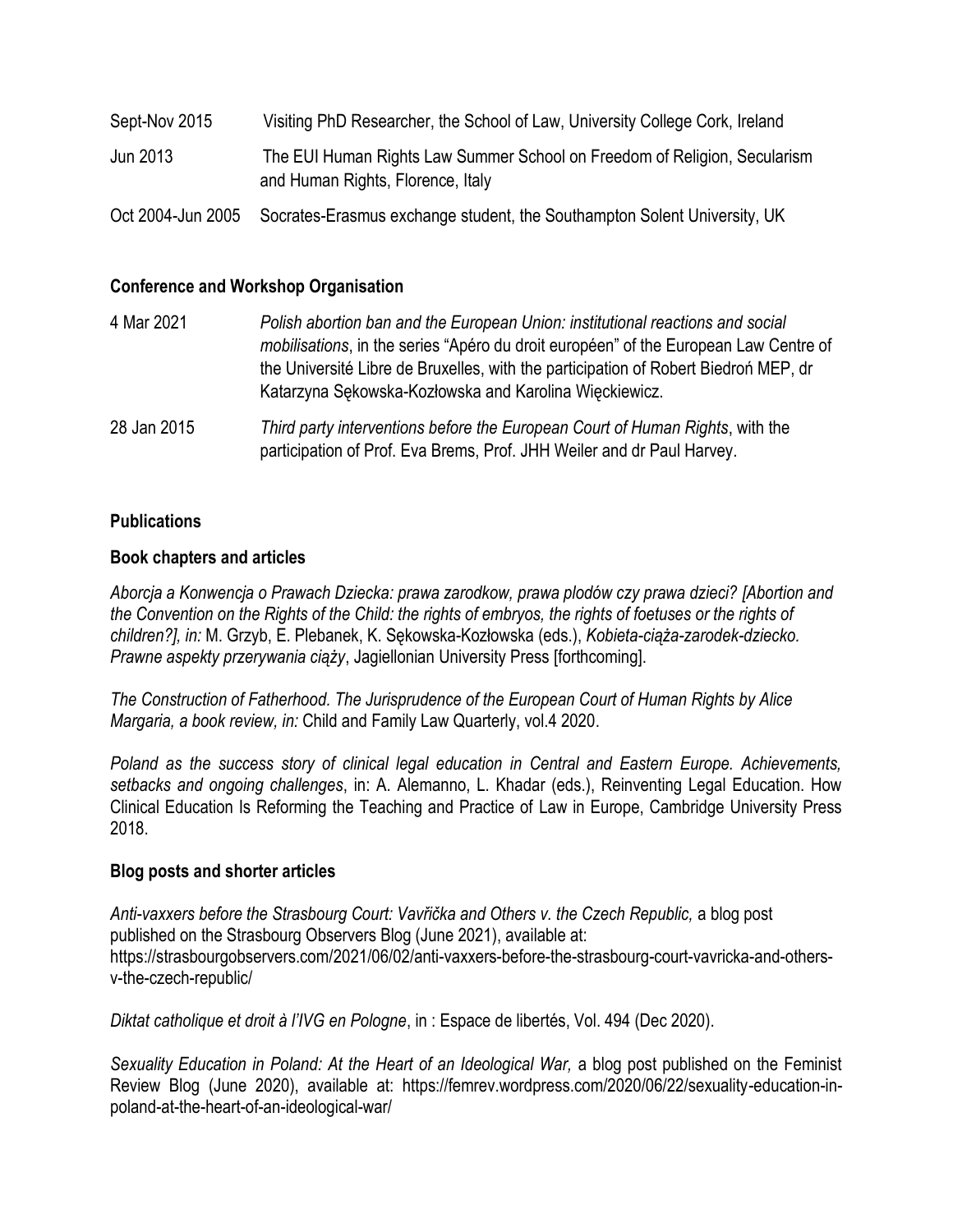*"Stop Abortion" in Poland: Is the Polish Legislation to Become Even More Restrictive?,* blog post published on the website of the Centre for Cultures of Reproduction, Technologies and Health, University of Sussex (January 2018), available at:<http://www.sussex.ac.uk/corth/publications/blog/2018-01-30>

## **Conference Presentations**

| 6-7 Sept 2021  | "Human Rights in Pandemic Times. Political Exceptionalism, Social Vulnerability &<br>Restricted Freedoms- International and European Perspectives", Brussels: Child's<br>right to education in pandemic time: state obligations under the UN Convention on the<br><b>Rights of the Child</b>                                                                                     |  |  |  |  |
|----------------|----------------------------------------------------------------------------------------------------------------------------------------------------------------------------------------------------------------------------------------------------------------------------------------------------------------------------------------------------------------------------------|--|--|--|--|
| 20 Jan 2021    | Transgender in early and later life, Tea Time at Atelier Genre(s) et Sexualité(s),<br>Université Libre de Bruxelles [event online], The rights of transgender children and<br>adolescents under the United Nations Convention on the Rights of the Child                                                                                                                         |  |  |  |  |
| 24-26 Oct 2019 | Gender Studies 2019 Conference, "On violence", Helsinki University, Helsinki:<br>Beyond law: the impact of Polish Constitutional Court on women's rights.                                                                                                                                                                                                                        |  |  |  |  |
| 26-27 Nov 2018 | Biennial Conference of the International Association for the study of Religion and<br>Gender (IARG) "Sexual and Gendered Moralities", Gent University, Ghent: Is it<br>possible to have a (morally) neutral sexual education?                                                                                                                                                    |  |  |  |  |
| 11 Dec 2017    | Workshop on Children's Right to Health, Centre for Cultures of Reproduction,<br>Technologies and Health (CORTH), School of Global Studies & Sussex School of<br>Law, Politics and Sociology, Sussex University, Brighton: The Rejection of<br>Adolescents' Agency as the Main Obstacle to the Implementation of Sexual and<br>Reproductive Rights of Adolescent Girls in Poland. |  |  |  |  |
| 19 May 2017    | The Annual Law and Religion Scholarship Network Conference, Vrije Universiteit,<br>Amsterdam; The Margin of Appreciation, National Policy Choices and the Right to<br>Religious Freedom. A Worrying New Trend in the Case Law of the European Court of<br>Human Rights?                                                                                                          |  |  |  |  |
| 21-22 Nov 2016 | The 4th TAU Annual Workshop for Junior Scholars in Law, Law in A Changing<br>Society, Tel Aviv University: Regulating Adolescent's Sexuality: Between the Need for<br>Protection and the Recognition of Autonomy.                                                                                                                                                                |  |  |  |  |
| 14-15 Oct 2015 | The 3rd Children's Rights Research Symposium, Antwerp University, Antwerp: A<br>building without solid foundations: How unresolved theoretical questions affect the<br>application of the United Nations Convention on the Rights of the Child.                                                                                                                                  |  |  |  |  |
| 2-4 Dec 2014   | The University of Helsinki, Faculty of Law and European University Institute Joint<br>Doctoral Training Course in Human Rights and Constitutional Law, Florence: The<br>Right of the Child to Autonomy and Bodily Integrity in the UNCRC.                                                                                                                                        |  |  |  |  |